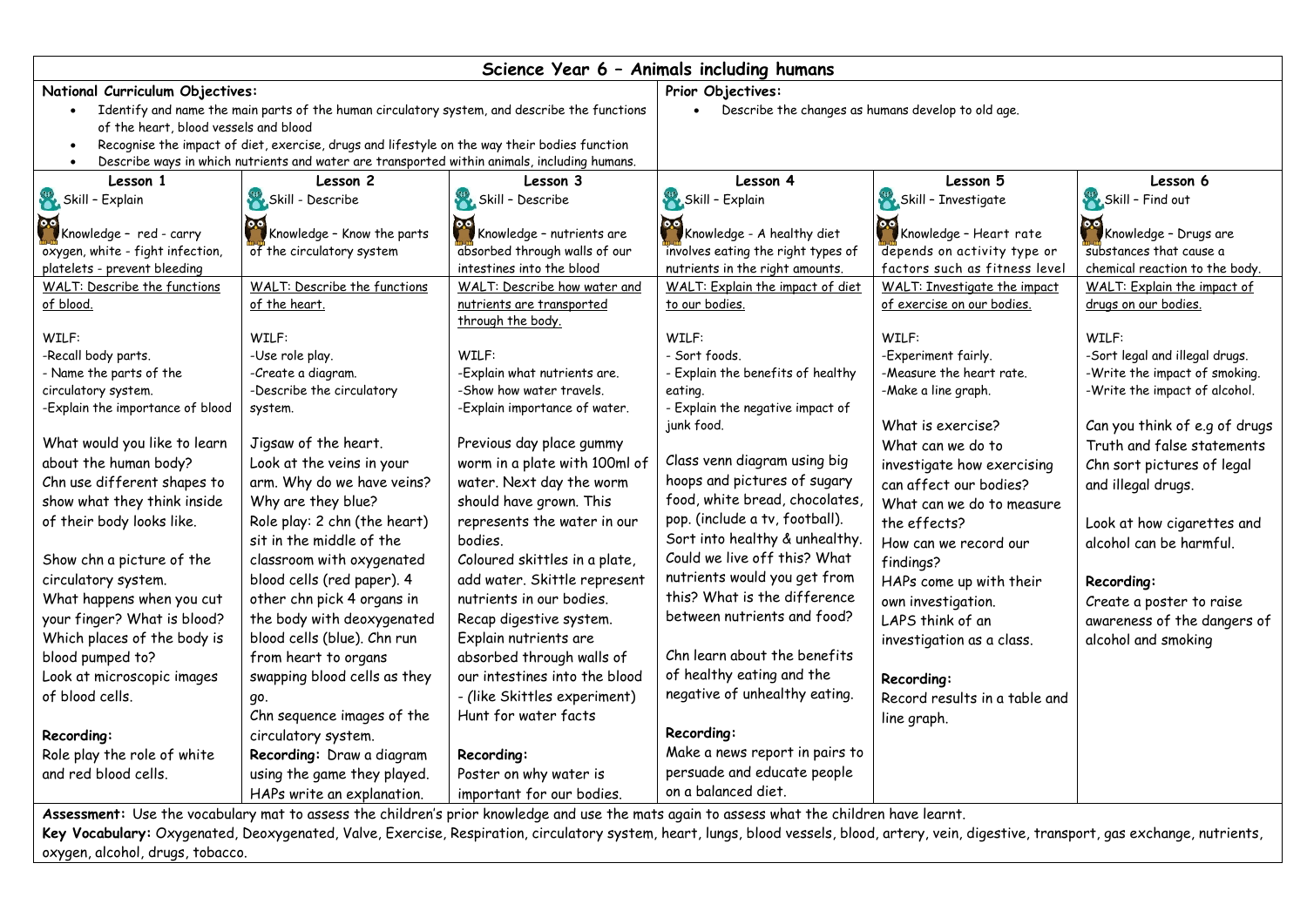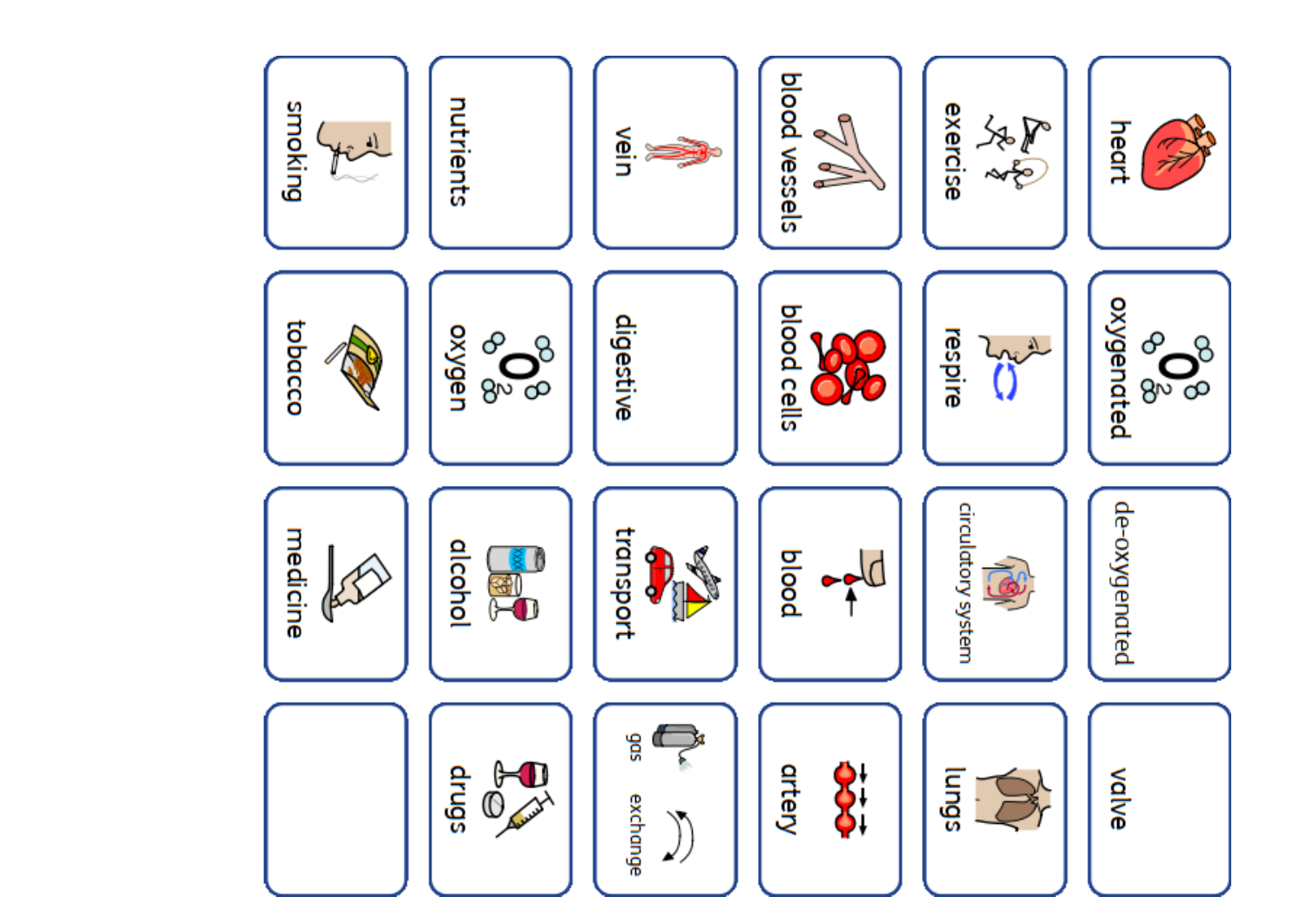## Year 6: Animals including humans



**Significant** information

William Harvey William Harvey was an English physician and the first person to correctly describe blood's circulation in the body. He showed that arteries and veins form a complete circuit.

Daniel Hale Williams Black surgeon who performed world's first successful open heart surgery in 1893.



Interesting fact - If someone loses a lot of blood, they can have a transfusion when blood from others can be pumped in. There are 4 main blood groups: A, B, AB and O.